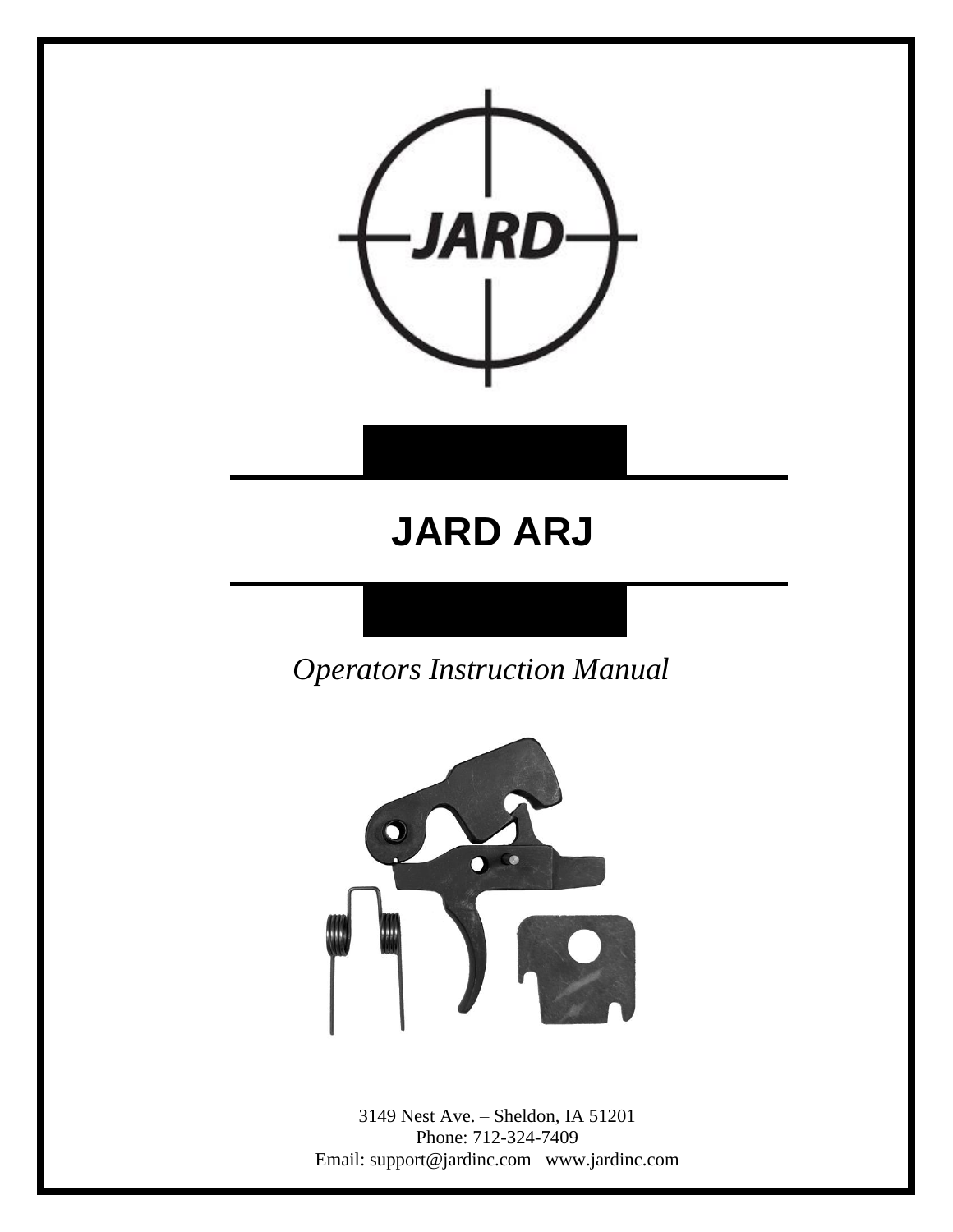

This firearm is intended for use only by experienced competitive shooters and professionals. You must take responsibility for your own actions. We will not be responsible for any loss, injury, or death resulting from the use or misuse of this product.

The handling and use of firearm bears with a certain unavoidable risks, like sky diving and rock climbing. If you are not willing to accept responsibility for your own actions, guns are not for you.

The use of any custom parts or modifications may void any warranty from the manufacturer of your firearm.

Returns will not be accepted on any parts that have been modified.

If you do not have a thorough understanding of this trigger and the purpose and function of all the parts, do not attempt to install this system. Have it installed by an experienced gunsmith.

## JARD ARJ Replacement Trigger

Read the instructions completely before beginning the procedure.

- 1. Remove the magazine and visually check the chamber before further handling the rifle, to verify that it is not loaded.
- 2. Remove the take down pins and separate the upper and lower assemblies.
- 3. Remove the pistol grip from the lower receiver, and the safety detent and detent spring, which are exposed from the removal of the pistol grip. Remove the safety from the lower receiver.
- 4. With a plastic mallet and drift, remove the trigger pins and original trigger components (a plastic mallet and drift will prevent damage to the receiver). The original pins will be used in the installation of new system.
- 5. Hold the trigger assembly upside down and set the trigger return spring into the spring pocket on the bottom side of trigger assembly. Some kits may contain adjustment shims that need to be placed in the spring pocket, between the spring and trigger. (A different rate spring may be purchased from the factory).
- 6. While holding the trigger assembly upside down, lower the lower receiver onto the trigger assembly in an upside down manner also. (Instead of holding receiver upside down, you can put a dab of grease into spring pocket; this will hold spring in place during assembly).
- 7. While holding the trigger assembly in the lower receiver, align and install the original trigger pin into the assembly.
- 8. When installing trigger pin, pull back slightly on nose of disconnect and slide pin through the trigger so tip of disconnect rests on top of the trigger pivot pin.
- 9. Install the safety back into the lower receiver. Reinstall the safety detent, detent spring and pistol grip.
- 10.Install the hammer and new hammer spring into the lower receiver using the original pin. (The spring legs must rest on the trigger pivot pin). Trigger and hammer pivot pins must fit the same way.